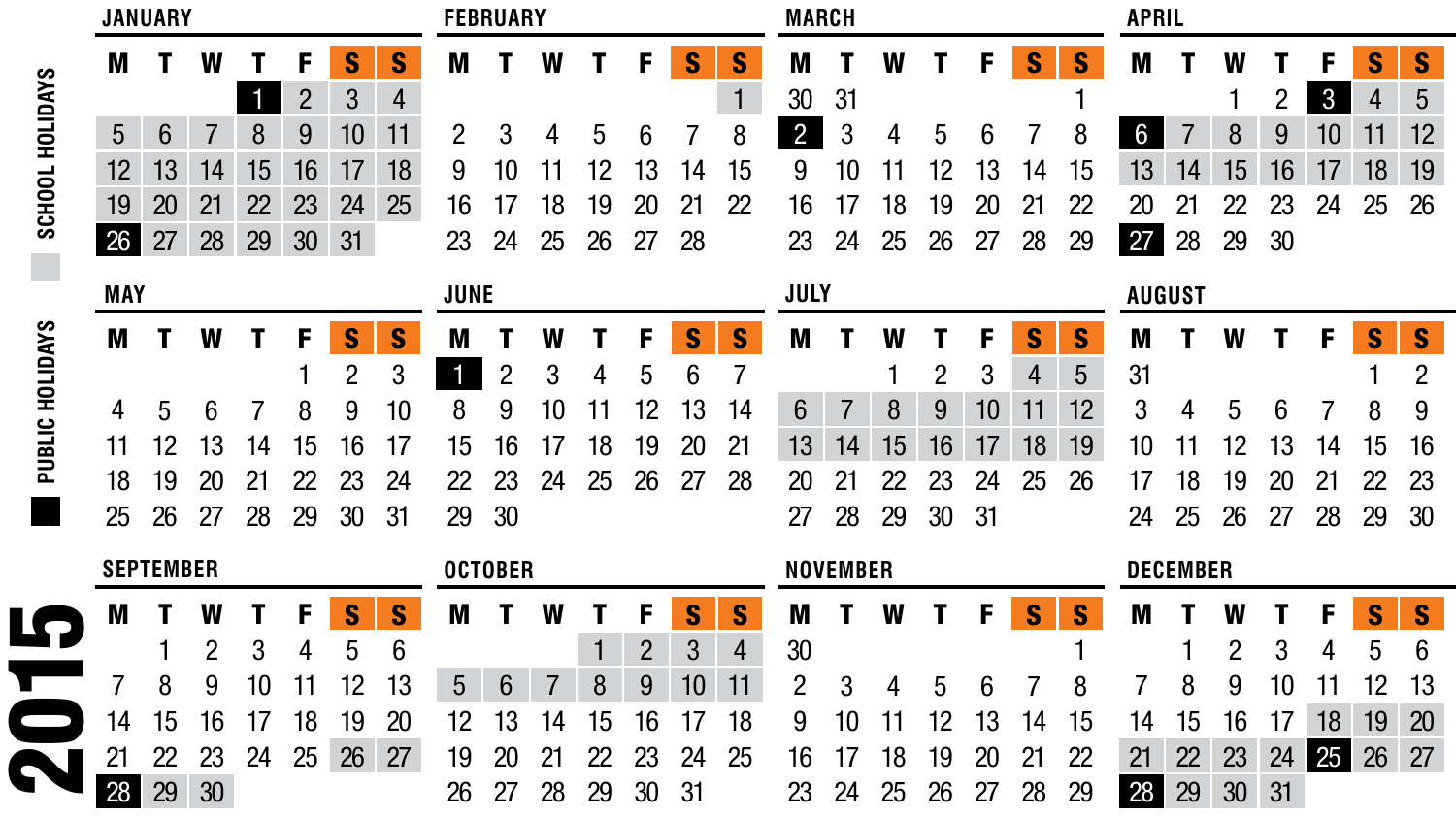|                        | <b>JANUARY</b>   |    |    |    |    |                |    |                |    | <b>FEBRUARY</b> |    |    |    |                |                 |    |    | <b>MARCH</b> |    |                |    |                 |    |    |    | <b>APRIL</b>    |    |    |  |  |  |  |  |
|------------------------|------------------|----|----|----|----|----------------|----|----------------|----|-----------------|----|----|----|----------------|-----------------|----|----|--------------|----|----------------|----|-----------------|----|----|----|-----------------|----|----|--|--|--|--|--|
|                        | M                |    | W  |    | F  | S              | S  | M              |    | W               |    | F  | S  | S              | M               |    | W  |              |    | S              | S  | M               |    | W  |    | F               | S  | S  |  |  |  |  |  |
|                        |                  |    |    |    |    | $\overline{2}$ | 3  |                |    | 3               | 4  | 5  | 6  | $\overline{7}$ |                 |    | 2  | 3            |    | 5              | 6  |                 |    |    |    |                 | 2  | 3  |  |  |  |  |  |
|                        | 4                | 5  | 6  |    | 8  | 9              | 10 | 8              | 9  | 10              | 11 | 12 | 13 | 14             | 7               | 8  | 9  | 10           | 11 | 12             | 13 | 4               | 5  | 6  |    | 8               | 9  | 10 |  |  |  |  |  |
| <b>SCHOOL HOLIDAYS</b> | 11               | 12 | 13 | 14 | 15 | 16             | 17 | 15             | 16 |                 | 18 | 19 | 20 | 21             | 14              | 15 | 16 | 17           | 18 | 19             | 20 | 11              | 12 | 13 | 14 | 15              | 16 | 17 |  |  |  |  |  |
|                        | 18               | 19 | 20 | 21 | 22 | 23             | 24 | 22             | 23 | 24              | 25 | 26 | 27 | 28             | 21              | 22 | 23 | 24           | 25 | 26             | 27 | 18              | 19 | 20 | 21 | 22              | 23 | 24 |  |  |  |  |  |
|                        | 25               | 26 | 27 | 28 | 29 | 30             | 31 | 29             |    |                 |    |    |    |                | 28              | 29 | 30 | 31           |    |                |    | 25              | 26 | 27 | 28 | 29              | 30 |    |  |  |  |  |  |
|                        | <b>MAY</b>       |    |    |    |    |                |    | <b>JUNE</b>    |    |                 |    |    |    |                | JULY            |    |    |              |    |                |    | <b>AUGUST</b>   |    |    |    |                 |    |    |  |  |  |  |  |
| PUBLIC HOLIDAYS        | M                |    | W  |    | F  | S              | S  | M              |    | W               |    | F  | S  | S              | M               |    | W  |              | F  | S              | S  | M               |    | W  |    | F               | S  | S  |  |  |  |  |  |
|                        | 30               | 31 |    |    |    |                |    |                |    |                 |    | 3  | 4  | 5              |                 |    |    |              |    | $\overline{2}$ | 3  |                 |    |    |    | 5               | 6  |    |  |  |  |  |  |
|                        | 2                | 3  |    | 5  | 6  |                | 8  | 6              |    | 8               | 9  | 10 |    | 12             | 4               | 5  | 6  |              | 8  | 9              | 10 | 8               | 9  | 10 |    | 12              | 13 | 14 |  |  |  |  |  |
|                        | 9                | 10 |    |    | 13 | 14             | 15 | 13             | 14 | 15              | 16 | 17 | 18 | 19             | 11              | 12 | 13 | 14           | 15 | 16             | 17 | 15              | 16 |    | 18 | 19              | 20 | 21 |  |  |  |  |  |
|                        | 16               | 17 | 18 | 19 | 20 | 21             | 22 | 20             | 21 | 22              | 23 | 24 | 25 | 26             | 18              | 19 | 20 | 21           | 22 | 23             | 24 | 22              | 23 | 24 | 25 | 26              | 27 | 28 |  |  |  |  |  |
|                        | 23               | 24 | 25 | 26 | 27 | 28             | 29 | 27             | 28 | 29              | 30 |    |    |                | 25              | 26 | 27 | 28           | 29 | 30             | 31 | 29              | 30 | 31 |    |                 |    |    |  |  |  |  |  |
|                        | <b>SEPTEMBER</b> |    |    |    |    |                |    | <b>OCTOBER</b> |    |                 |    |    |    |                | <b>NOVEMBER</b> |    |    |              |    |                |    | <b>DECEMBER</b> |    |    |    |                 |    |    |  |  |  |  |  |
| U-                     | M                |    | W  |    | F  | S              | S  | M              |    | W               |    | F  | S  | S              | M               |    |    |              |    | S              | S  | M               |    | W  |    | F               | S  | S  |  |  |  |  |  |
|                        |                  |    |    |    | 2  | 3              | 4  | 31             |    |                 |    |    |    | $\overline{2}$ |                 |    | 2  | 3            | 4  | 5              | 6  |                 |    |    |    | 2               | 3  | 4  |  |  |  |  |  |
|                        | 5                | 6  |    | 8  | 9  | 10             | 11 | 3              |    | 5               | 6  |    | 8  | 9              |                 | 8  | 9  | 10           |    | 2              | 13 | 5               | 6  |    | 8  | 9               | 10 | 11 |  |  |  |  |  |
|                        | 12               | l3 | 14 | 15 | 16 |                | 18 | 10             |    | 12              | 13 | 14 | 15 | 16             | 14              | 15 | 16 |              | 18 | 19             | 20 | 12              | 13 | 14 | 15 | 16              |    | 18 |  |  |  |  |  |
|                        | 19               | 20 | 21 | 22 | 23 | 24             | 25 | 17             | 18 | 19              | 20 | 21 | 22 | 23             | 21              | 22 | 23 | 24           | 25 | 26             | 27 | 19              | 20 | 21 | 22 | 23              | 24 | 25 |  |  |  |  |  |
|                        | 26               | 27 | 28 | 29 | 30 |                |    | 24             | 25 | 26              | 27 | 28 | 29 | 30             | 28              | 29 | 30 |              |    |                |    | 26              | 27 | 28 | 29 | 30 <sup>°</sup> | 31 |    |  |  |  |  |  |